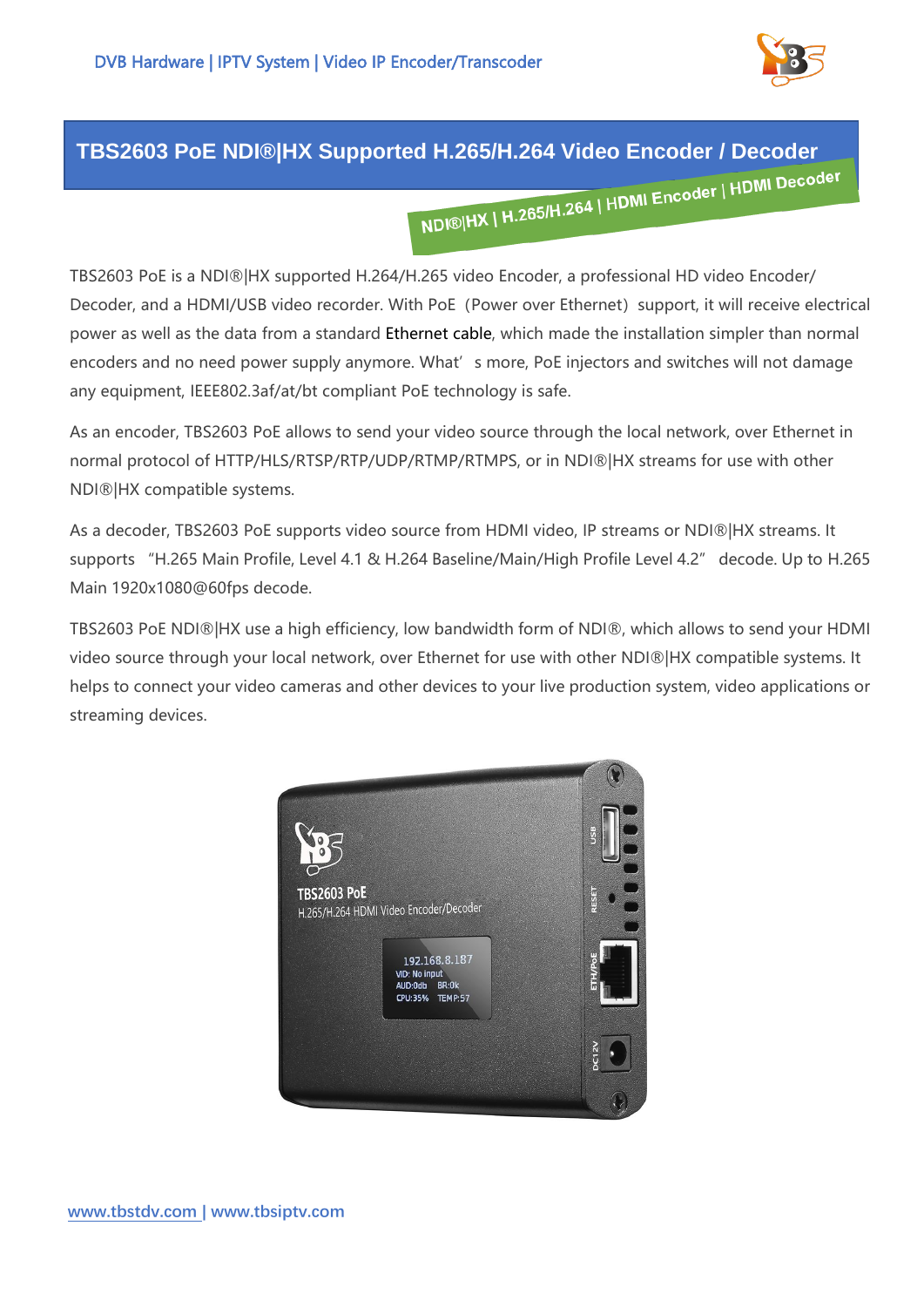

## **Features:**

- ⚫ Visual input (Preview)
- HDMI video input, UVC Camera input or NDI®|HX streams input.
- NDI®|HX streams output, HDMI video out, or USB output for recording
- H.264/H.265 Encode & Decode, up to 1920x1080P H.265@60fps Encode. And H.265 Main Profile, Level 4.1 Decode
- HDMI-embedded & Line-in Audio input
- AAC, MP3, MP2, PCMA audio encoding
- MP4/TS/FLV/MKV/MOV format recording
- Bitrate is adjustable 500kbit/s -20Mbit/s
- ⚫ Support HTTP, HLS(m3u8), SRT, RTP/UDP Unicast, Multicast, RTSP, RTMP/RTMPS, ONVIF
- Support NDI | HX2 based on NDI 5.x
- ⚫ Support inserting Logo, Text, Mosaics and Time Display to the video
- Support output displayed video resolution and frame rate setting (max 1920x1080P@60hz)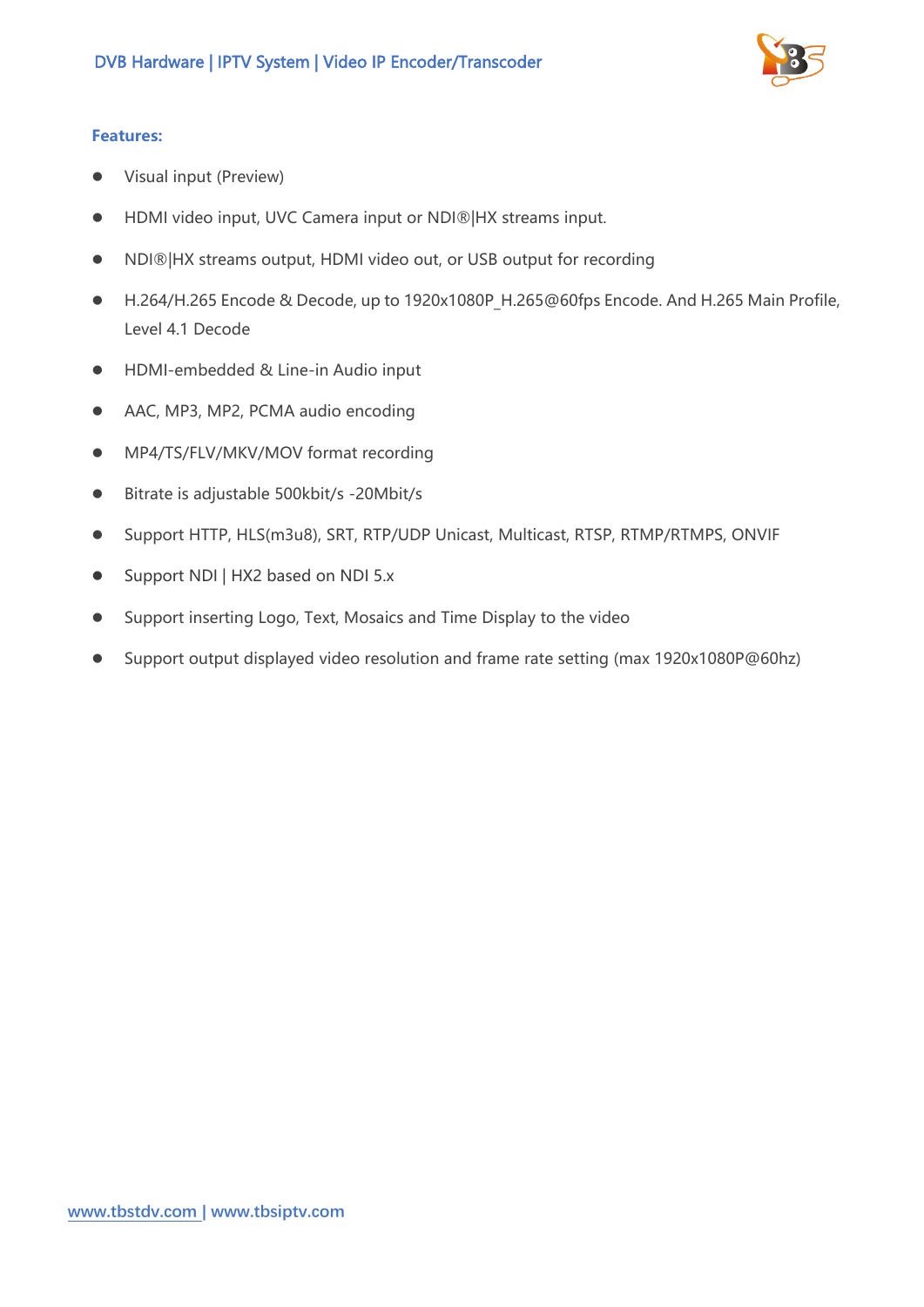

## **Specification:**

| <b>Model Number</b>      | <b>TBS2603 PoE</b>                                                               |
|--------------------------|----------------------------------------------------------------------------------|
| Video Input              | 1x HDMI 1.4, NDI®   HX streams, 1x USB2.0 from UVC Camera                        |
| Audio Input              | HDMI-embedded, Line-in (Jack 3.5mm)                                              |
| OLED display             | IP, input video resolution, CPU utilization, Core temperature                    |
| <b>Encode</b>            |                                                                                  |
| Video Input Resolution   | 1920x1080P 50/60HZ; 1920x1080I 50/60HZ;1280x720P 50/60HZ;                        |
|                          | 720x576;640x480, 360p, and etc.                                                  |
| Video Output Resolution  | 1920x1080P@60fps;1680x1050;1280x720;1024x576;850x480;                            |
|                          | 720x576;720x480;640x480;480x360;360x240; auto;                                   |
|                          | customized and etc.                                                              |
| Video Encode             | H264 Base line, H264 Main, H264 High, H265 Main                                  |
| Video Bit Rate           | 0.5Mbps-20Mbps                                                                   |
| <b>Bit Rate Control</b>  | CBR, VBR, AVBR, FIXQP                                                            |
| Protocol                 | NDI®   HX, HTTP, HLS(M3U8), RTSP, SRT, RTP/UDP Unicast/Multicast,<br>RTMP(RTMPS) |
| Audio Encode             | AAC, MP3, MPEG2, PCMA                                                            |
| Audio Sampling rate      | 16K, 32K, 44.1K, 48K                                                             |
| Audio Sampling precision | 16 bit                                                                           |
| Audio Bit Rate           | $32Kb/s \approx 256Kb/s$                                                         |
| <b>Network Stream IN</b> |                                                                                  |
| Video                    | H264 Baseline, Main, High Level 4.2 ; H265 Main, Level 4.1                       |
| Audio                    | MPEG2, MP3, AAC                                                                  |
| Protocol                 | NDI®   HX stream, HTTP, RTSP, RTP/UDP, SRT, RTMP (pull)                          |
| <b>Decode</b>            |                                                                                  |
| Video code               | H.265 Main Profile, Level 4.1;                                                   |
|                          | H.264 Baseline/Main/High Profile Level 4.2                                       |